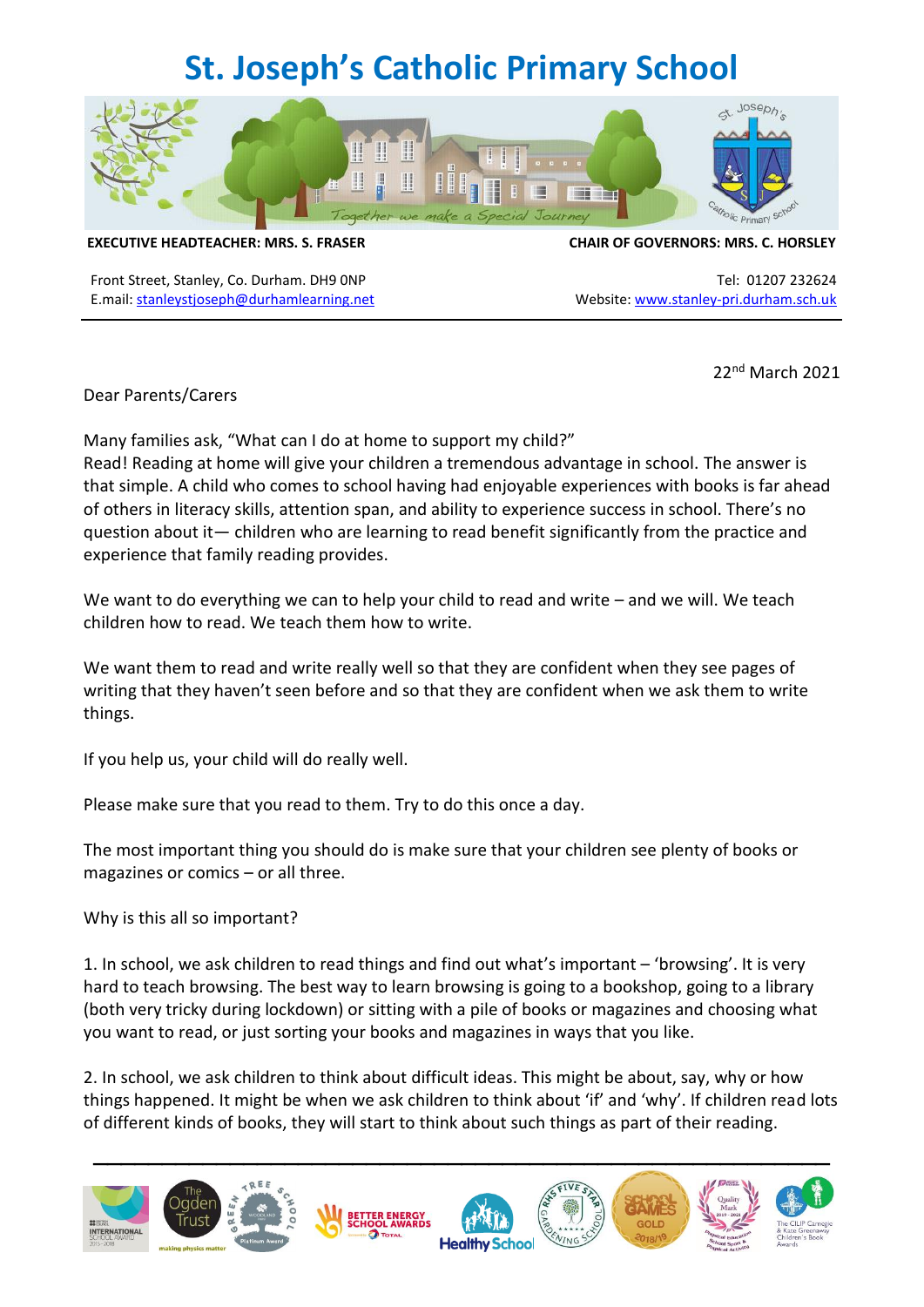3. In school, we ask children to think beyond themselves, to think about why or how other people think and behave. If children read lots of different kinds of books, they will start to think about such things as part of their reading.

4. In school, we want children to ask questions, wonder about things, be curious and interested. Again, if children read lots of different kinds of books, they will be children who do just that: ask questions, wonder, be curious and interested.

5. Like adults, children are full of feelings and thoughts. Like adults, these sometimes boil over and the children don't always know what to do with them. Reading books often show us people facing up to problems and finding ways to deal with them. This means that reading books helps children find ways of dealing with their feelings and thoughts.

We know from research all over the world that children who read widely and often and who have plenty of books or magazines to read do better at school than children who don't have books and magazines.

We encourage each and every parent to utilise this period in your child's life when their mind is absorbent and open and introduce the reading habit. Please don't make it into another thing that has to be accomplished, but more of a tactful investment in getting into a book together and sharing the enjoyment of it. Most non-readers will not take kindly to being told to read a book. They will view it as another chore on the never-ending list of things that grown-ups expect children to do. **The trick is to join them in the reading, enjoy it with them, like and hate characters with them, speculate about the story with them, and generally have fun.**

With all that in mind, your child will begin to bring home reading books from our reading scheme. These books are wordless or have very few words but are very important to your child's reading development. Early Books allow children to learn how stories work, including the order and direction in which they read, without the pressure of too many words on the page. Children will enjoy talking about the story and discussing what is happening in the pictures. The first step in reading is to use visual prompts to help read the words. The pictures provide lots of opportunities for playing with environmental sounds, an important step in the teaching of phonics.

Activities and ideas when sharing these books with your child:

- Respond to your child's ideas by repeating them back and introducing new words to increase their vocabulary.
- Look at the front cover and read the title to your child. Ask them what they think the story will be about? Relate the title back to your child i.e. 'The lost gloves' have they ever lost anything? or 'Puddles' what do you do when you see a puddle?
- Allow your child to turn the pages of the book and describe what they see in the pictures. You could take it in turns to tell a page of the story.
- Encourage your child to add sounds to accompany the action in story and talk about any sounds that might be found in the story setting i.e. 'Feed the Birds' what sounds might you hear outside?
- Once you have finished sharing the book ask your child to retell the story in their own words.
- Did they enjoy the story? Why?
- Record any comments in your child's reading record book, every time you read together.